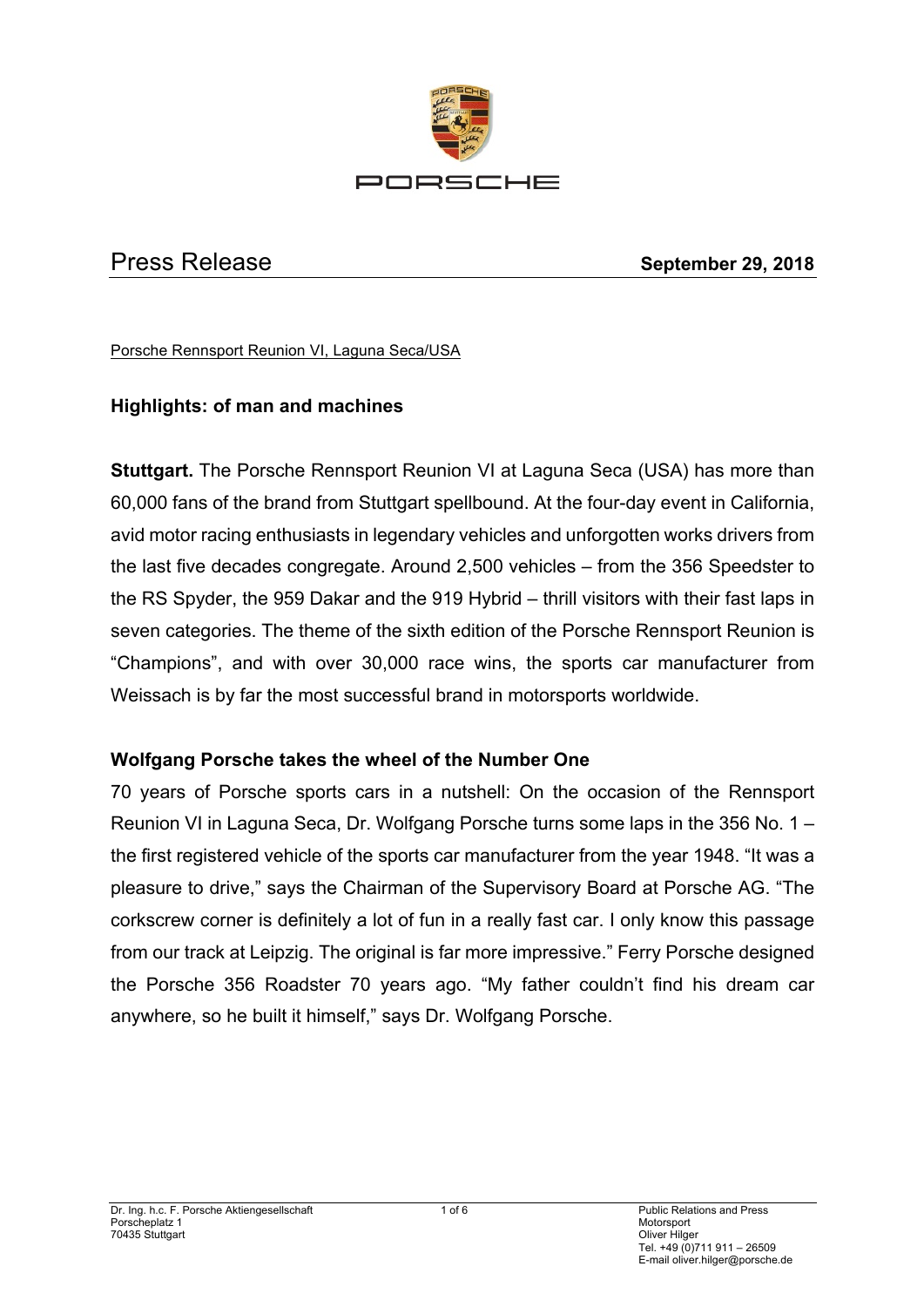## **Porsche keeps you young**

The passionate race driver George Batcabe celebrates his birthday on the first day of the Rennsport Reunion VI. He's turning 86. George Batcabe climbs into his 1956 Speedster and hurtles around the Laguna Seca circuit. "Why shouldn't this still be fun when you're older?" asks the businessman from the gambling paradise of Reno in the US state of Nevada. "My Porsche keeps me young and fit," he declares. His race car is his loyal companion. "I have a close relationship with my Speedster. At the end of the fifties I flipped this car on the way to Road America. It was a total write-off. I kept it in the yard for 50 years and finally restored it in time for the 2015 Rennsport Reunion. Since then I've driven it regularly at events. As long as I'm in nobody's way I'll keep driving. Age doesn't matter."

## **Family affair**

Mentos and Chupa Chups are his business, Porsche is his life. The Norwegian Egidio Perfetti, who contests the World Sports Car Championship WEC in the 911 RSR fielded by the Porsche customer team Project 1, has come to the Rennsport Reunion with his family. HIs younger brothers Daniele and Augusto also drive historic 911 racers, just like their father Ambrogio. "And my uncle is our sponsor," says Egidio Perfetti, from whose collection eight vehicles are exhibited and raced at the Laguna Seca event. "I've acquired the legendary 962 in the Coca Cola design. I'm not allowed to drive that one at this stage. Dad's a bit scared, but that'll soon change. Then I'll go for it!"

## **The business of speed**

Passion becomes big business. Bruce Canepa's company restores classic Porsche race cars. He employs around 70 people. "My father used to trade cars – just American brands. At some point someone traded in a Porsche. When I was 19 I always used to secretly take it out for a spin at night. I was smitten and I still am," says Canepa between his track outings at the Porsche Rennsport Reunion in Laguna Seca. "We've just restored a 917/30, which I tested at Laguna Seca. After four laps I posted a time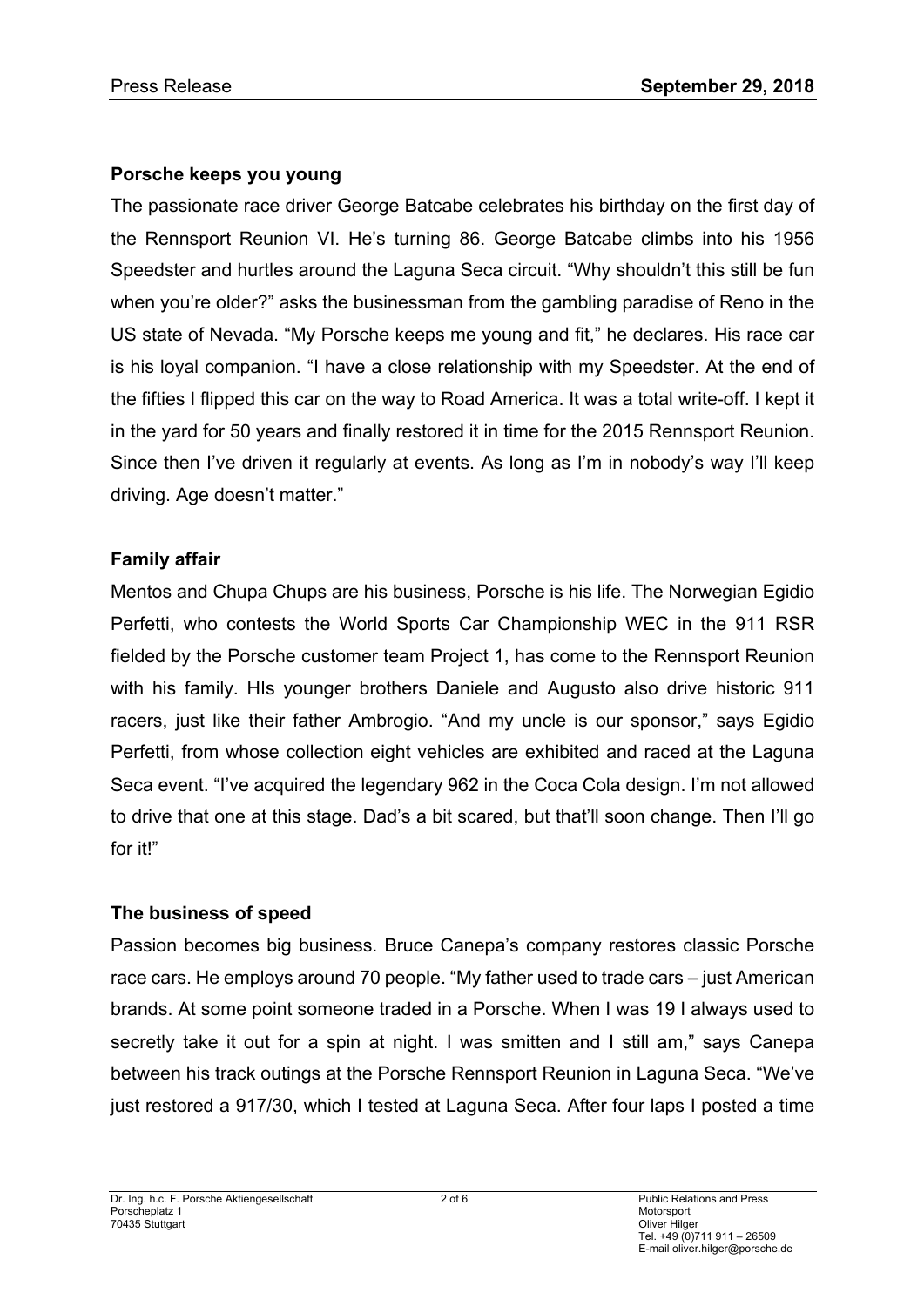that would have planted me on the first grid row at the last IMSA race. The car has incredible power!"

# **Porsche tractor in pink**

The "pig" ploughs through the field. Weighing 2.3 tonnes and with an engine output of 25 hp, the Porsche tractor is perhaps not the sporting highlight of the Rennsport Reunion, but it's definitely a favourite amongst fans. The Gunnar Racing team has painted the venerable vehicle in the "Pink Pig" livery and added a large rear wing to lend the tractor a sporting look. For good reason: John Oates, the frontman of the famous American pop duo Hall & Oates ("Maneater") is eager to go racing. Since the insurance contract of his current tour forbids him from driving a race car, he is putting his foot down in a tractor. "You'd be surprised. I have several tractors on my farm in Colorado. I know what you can do with them," laughs the pop star.

## **Unforgotten overall victory**

Fun in California, reminiscing about Sebring. As Timo Bernhard arrives in the paddock of the Laguna Seca racetrack his eyes light up. He is finally reunited with his beloved Porsche RS Spyder. "It reminds me of our sensational overall victory at Sebring in 2008," says the German. "On the morning before the race I saw a banner at the entrance that read: 17 Sebring overall victories for Porsche. When I left the track that night after winning, fans had turned the number 17 into a big 18. That was incredibly emotional back then – and it still is today. Such thoughts always arise at the Rennsport Reunion."

## **Pacesetter for many years**

The Porsche 911 Carrera RSR is a true champion with a strong signal. Developed for the 1973 season, the race car sent a powerful message in the USA. Hurley Haywood and Peter Gregg scored overall victory in the No. 58 Carrera RSR at Daytona – and achieved the first win in North America for a 911 at a 24-hour race. The longestablished Porsche customer team Brumos Racing followed up with many other victories. The white vehicles with red-and-white stripes turned into the epitome of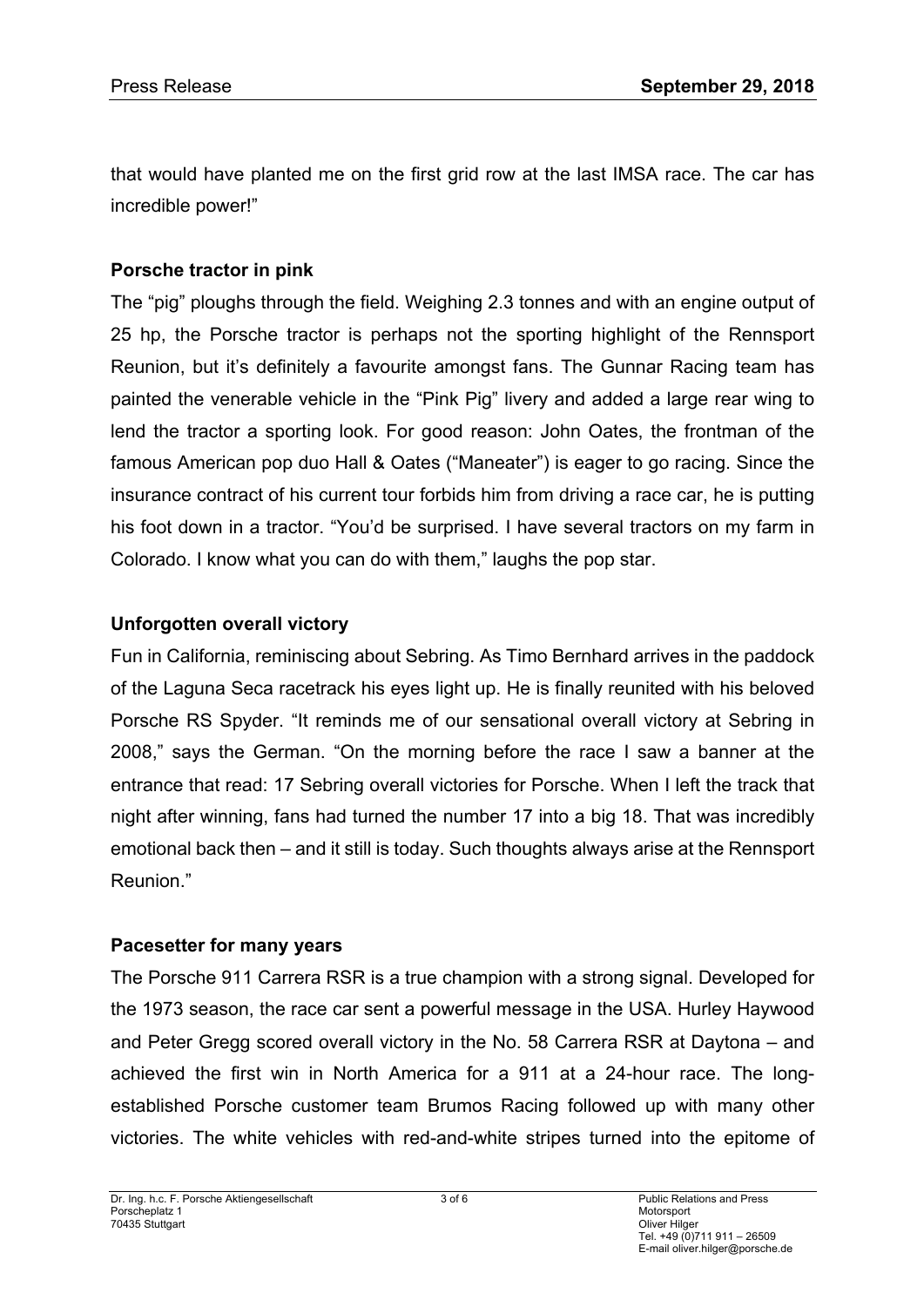Porsche success in North America in the 1970s and 1980s. "It was enormously important for Porsche motorsport in the USA," recalls Hurley Haywood on the occasion of the Rennsport Reunion VI. "We dominated for many years."

## **Kiwi on a world tour**

The New Zealander Paul Higgins stands next to his Brun Porsche 962 C with a proud smile. "My car, my big love," beams the ardent collector of historic cars. "This vehicle finished tenth at the 1989 Le Mans 24-hour race. When you get in the car you can feel this history. No matter if I'm driving at Sebring, Daytona or Laguna Seca, there's always a touch of Le Mans there." With his son John, Higgins races his classic Porsche all over the world. "It's expensive, but it gives me a feeling that money just can't buy."

# **Life lesson**

"Some very emotional experiences are connected to so many Porsche race cars," says the Belgian motor racing legend Jacky Ickx during a walk around the Rennsport Reunion VI in Laguna Seca. "But it's the incredible moments that are deeply rooted. This becomes more and more obvious when I see a Porsche 936. In such a car we won a seemingly impossible race at Le Mans in 1977. For hours we fought tooth and nail. The team gave their utmost. In the end we climbed to the top of the podium. We made the impossible possible. No one gave up – you never forget such lessons."

## **Lawyer gone astray**

If you ask a child to draw a Porsche, what will you get? The unforgettable silhouette of the 911. But not with Thomas Gruber from Austria. "I really like the 914," he says, gently running his hand over the red paint of his 914-6, which Brumos raced earlier in the USA. "It was the spare car of Brumos that had its big moment in 1971: class victory at Watkins Glen. The car handles sensationally. Thanks to its weight distribution and balance, I'm always faster than the others going into corners. It's incredible fun!"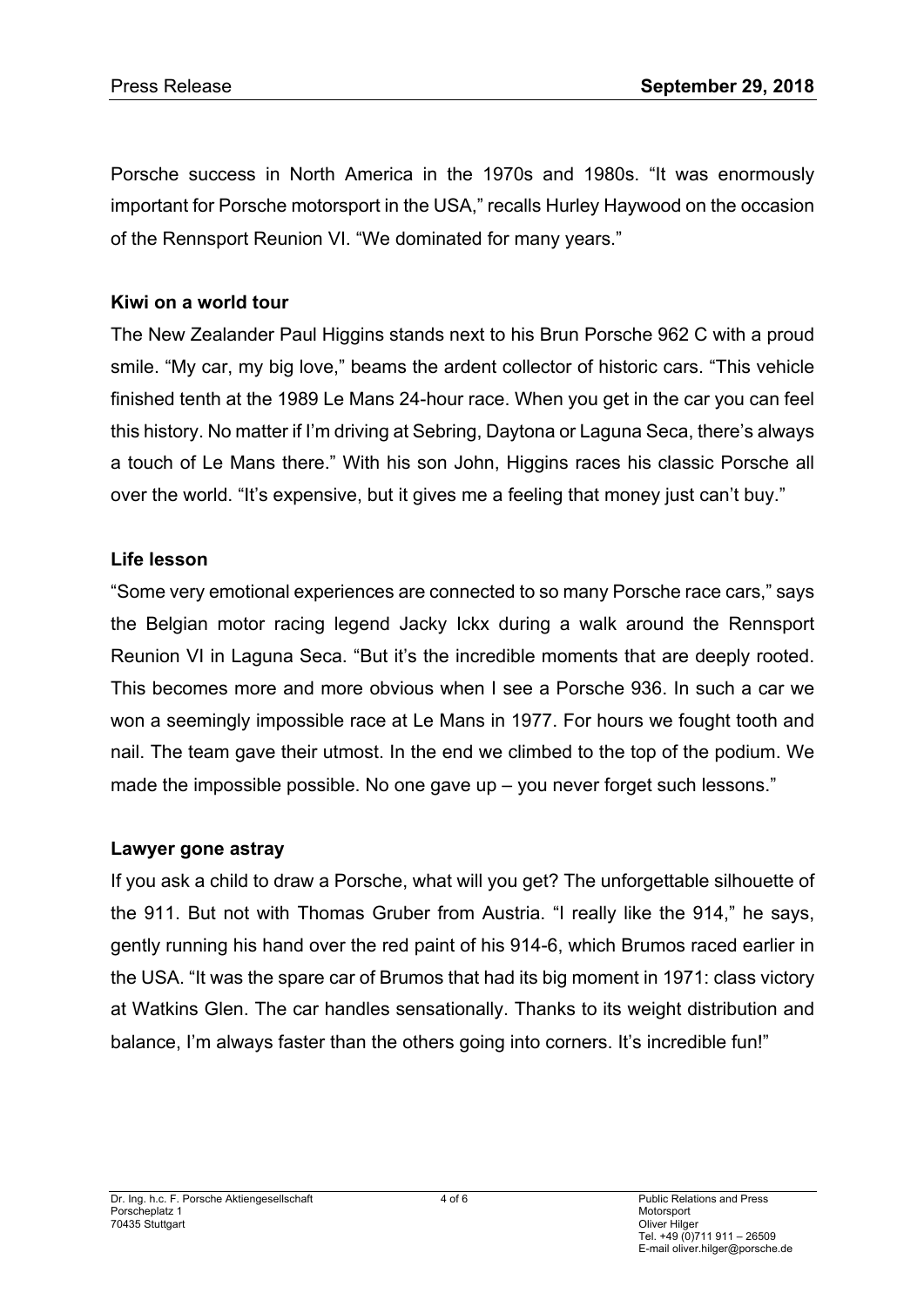## **As good as it gets**

Jochen Mass, the Porsche legend from Germany, looks around incredulously at the Rennsport Reunion in Laguna Seca. "It's fantastic to see all these race cars. That's when I realise everything I drove back then," said Jochen Mass. The Sebring winner of 1987 still cannot resist it, even on the eve of his 72<sup>nd</sup> birthday. "When I see these cars, I want to race them. Especially the 962. These cars bring back all the memories. For instance, I think how magnificent it was to drive the works cars. When customer teams slightly modified the 962, often the good balance was gone. What does that tell us? Leave a Porsche as it is. That's as good as it gets."

## **The swansong**

The final appearance of a Le Mans legend: After scoring three overall wins at the 24 Hours of Le Mans, the title of the World Endurance Championship WEC and setting records on the Nürburgring-Nordschleife and the Circuit Spa-Francorchamps, Porsche works driver Earl Bamber from New Zealand turns the final laps in the evo-version of the Porsche 919 Hybrid at the Rennsport Reunion. "Everyone wants to contest Formula 1. I don't need to do this anymore. This car's performance exceeds every expectation," said the Le Mans champion. In the coming weeks, the successful LMP1 hybrid vehicle will take its place of honour in the Porsche Museum at Stuttgart.

## **Exclusive surprise**

The star of the event is not a classic but a brand new vehicle from Weissach. The new edition Porsche 935 thrilled fans at the surprise presentation at Laguna Seca on Thursday. The car, designed for club sport, is a salute to one of the most famous race cars from Weissach, the Porsche 935/78 – better known as "Moby Dick". "The new 935 is unbelievably grunty. It's huge fun to drive," says works driver Jörg Bergmeister. The 700 hp racer will be produced in a limited number of 77 units and delivered to customers from the summer of 2019.

# **Porsche blood in the veins**